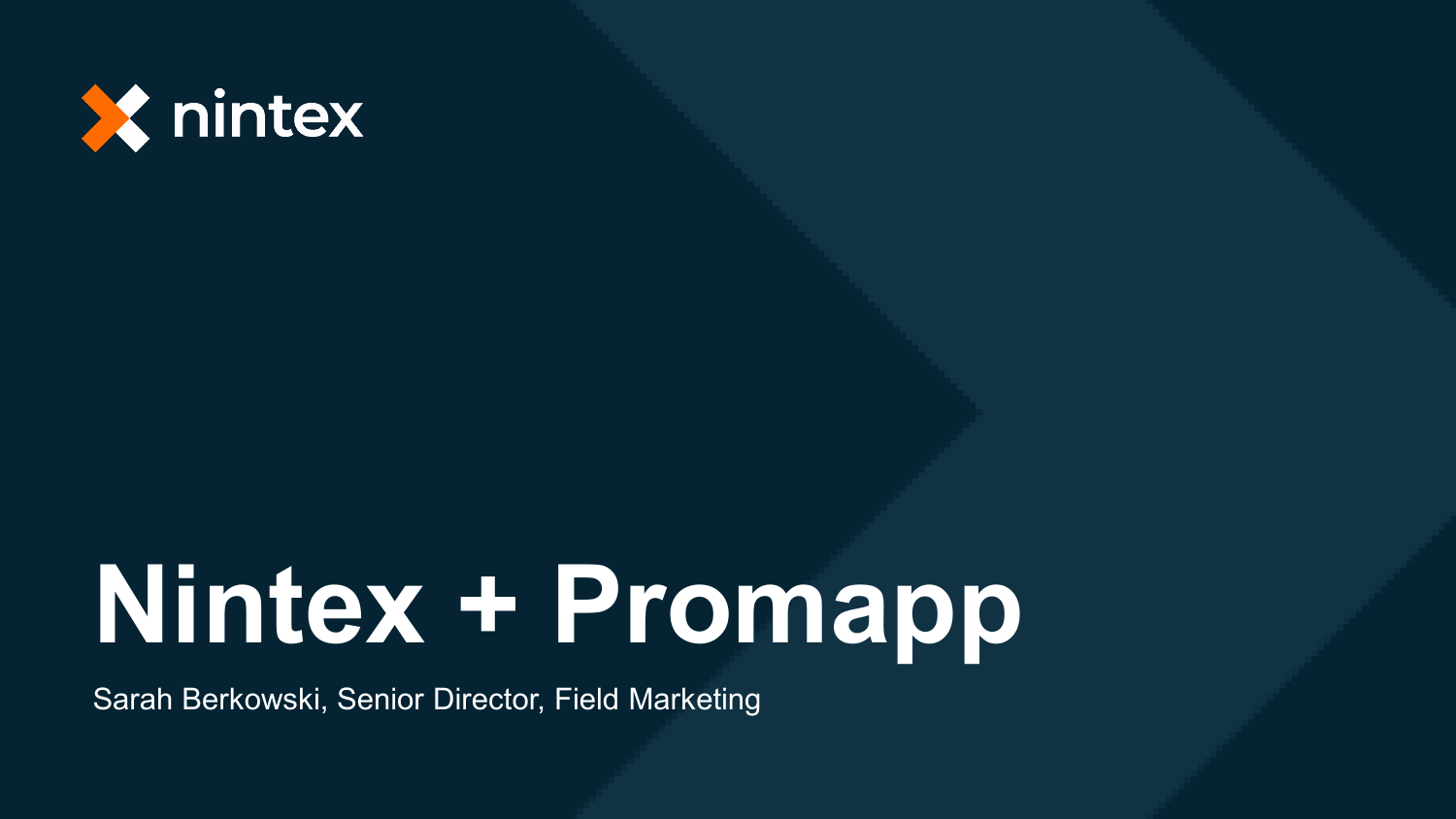### promapp<sup>\*</sup>

#### **The process platform teams love to use.**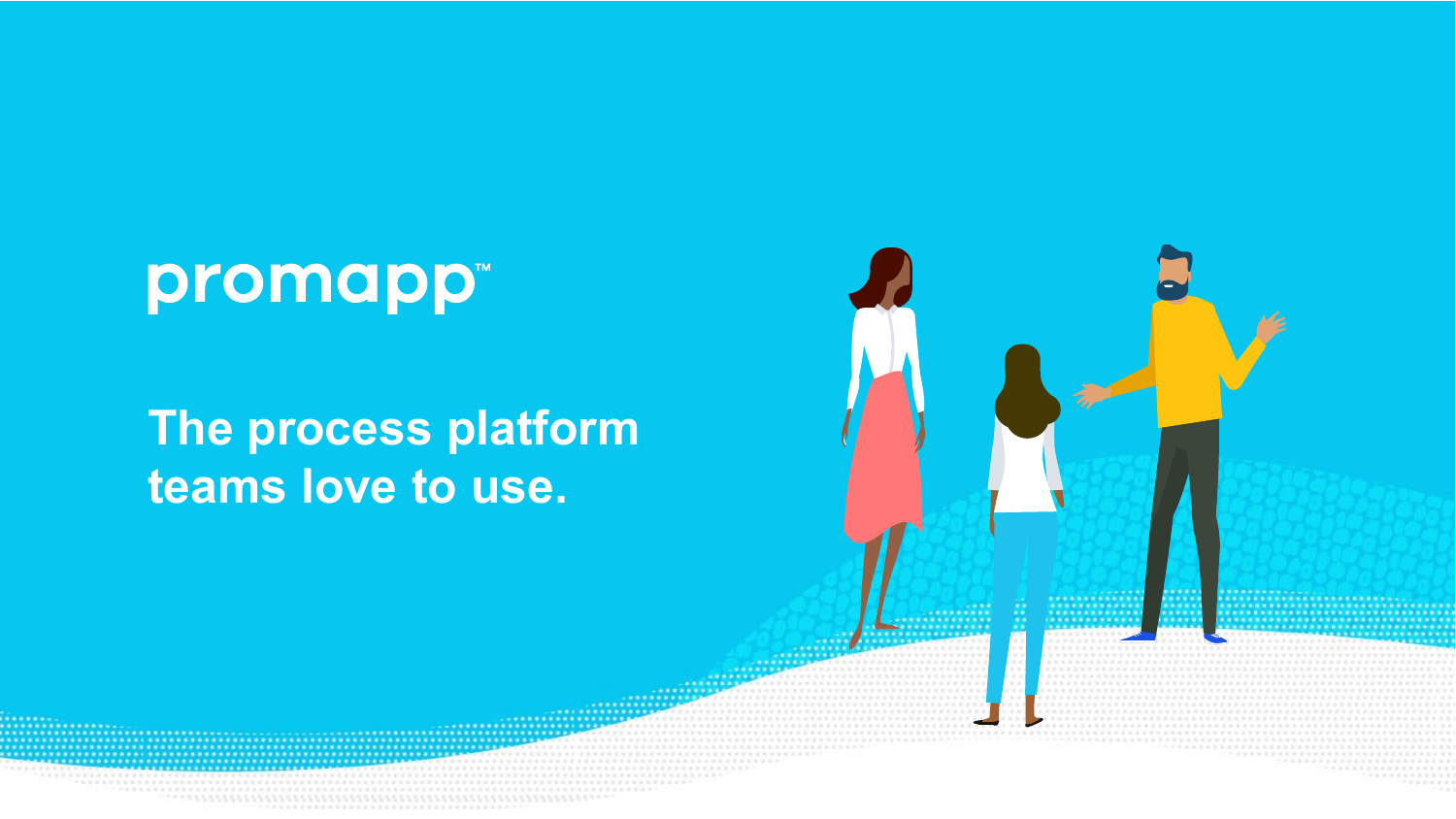

Leader in Intelligent Process Automation

### promapp<sup>®</sup>

Leader in Process Mapping & Management

#### **= Process Excellence**

**+**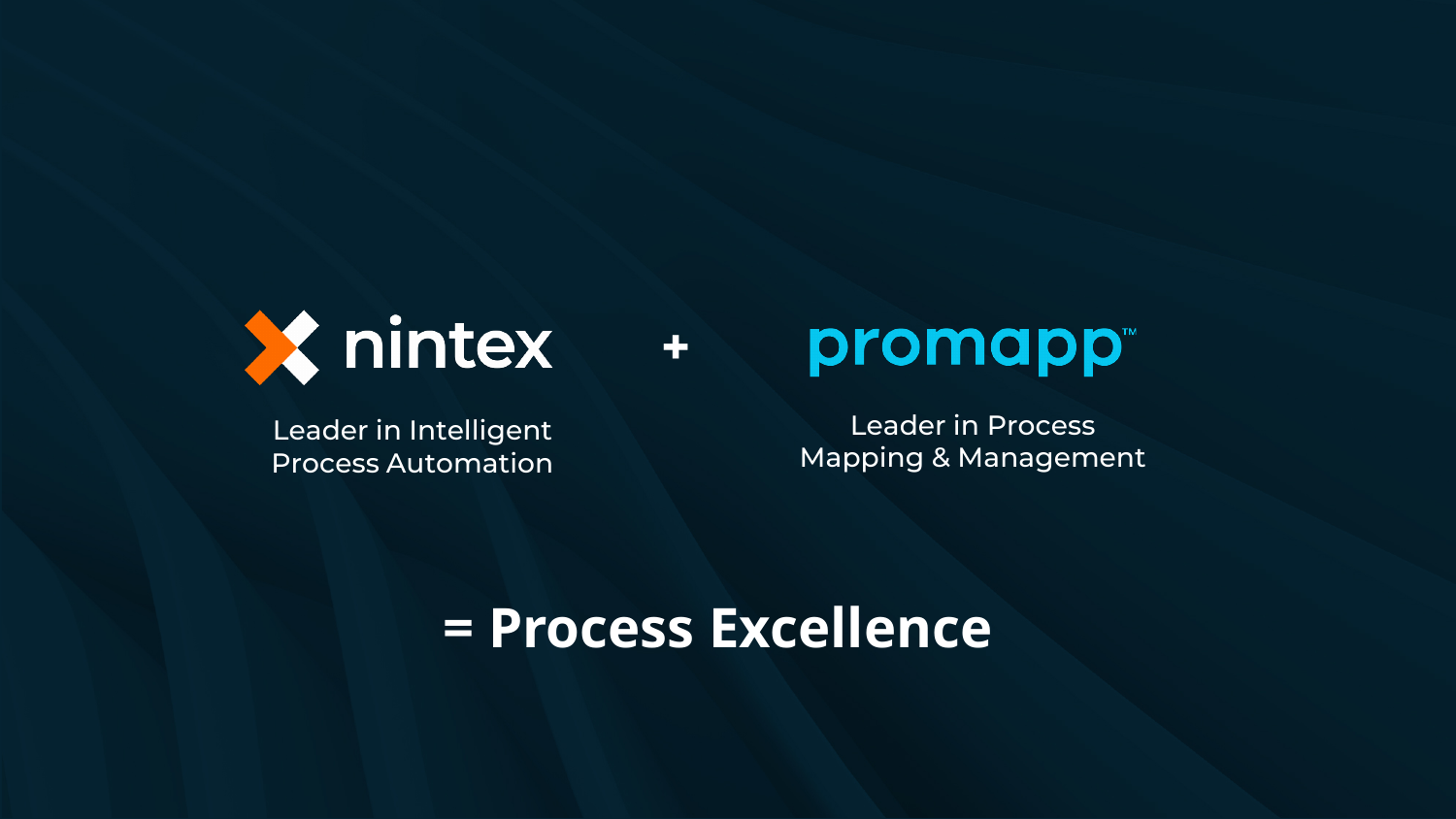

# **What Industry Analysts** are saying...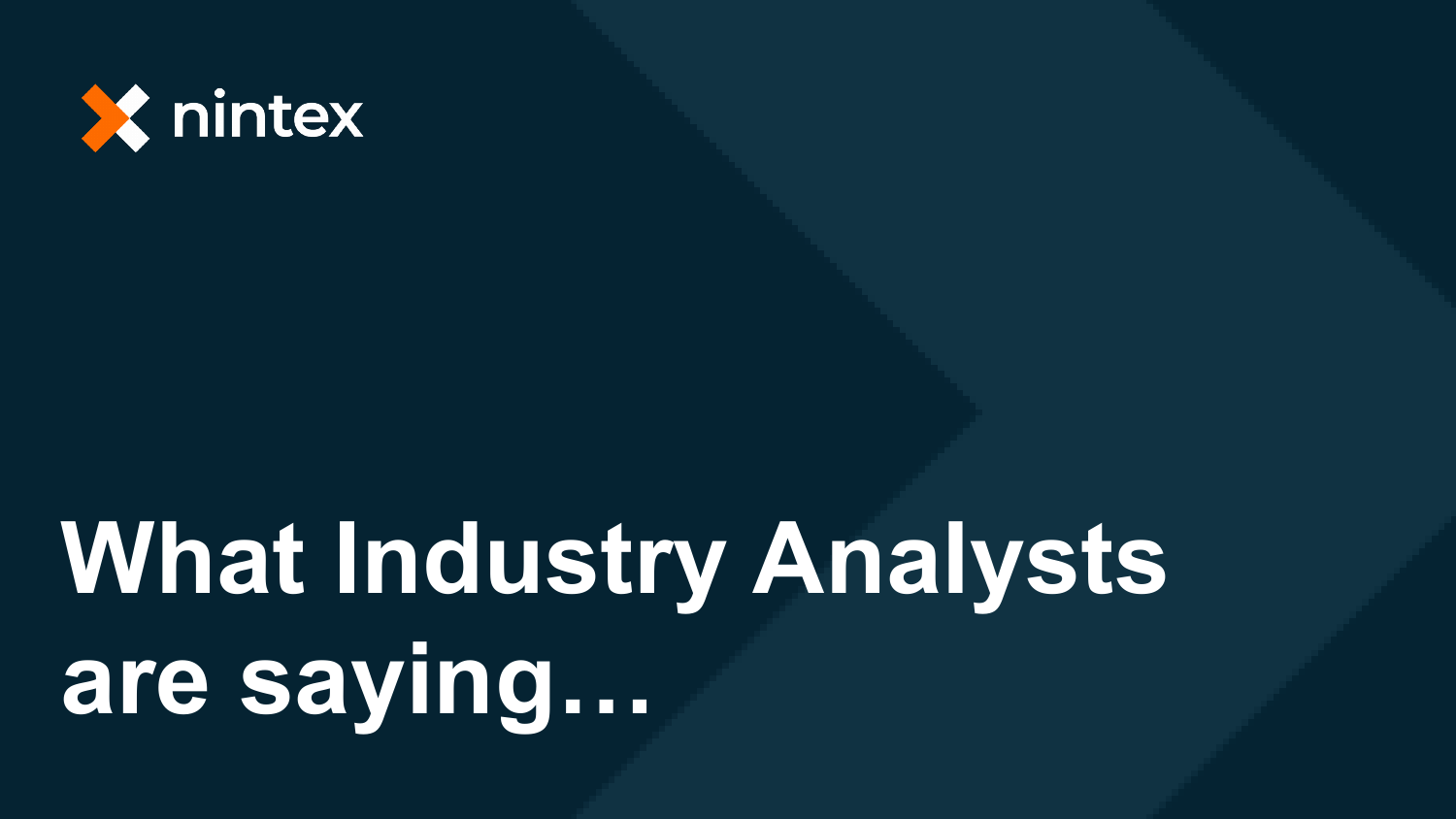"It's exciting to see two Aragon hot vendors, Nintex and Promapp, merge together to help organisations across the globe improve how they automate and manage business processes – capabilities necessary to becoming a fully digital business and maintaining competitive advantage."

#### – **Jim Sinur and Jim Lundy, Aragon Research**

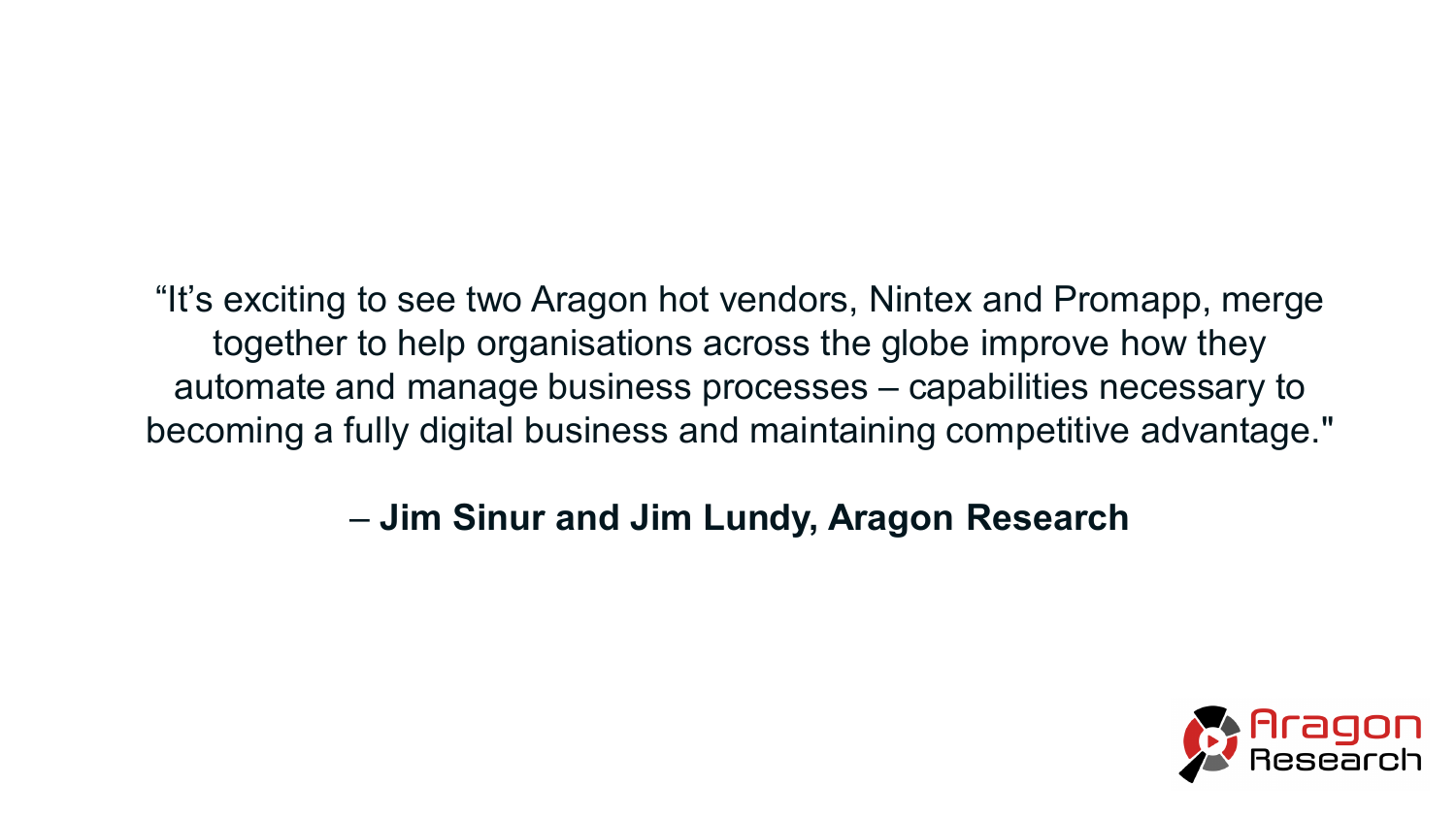"I have long believed that business processes, like applications, need to be valued as a portfolio of assets. That means they need to be properly documented, designed and modified using lifecycle management techniques. The capabilities enabled by Promapp combined with workflow automation technology like that from Nintex should enable modern enterprises to do just that."

– **Carl Lehmann, 451 Research**

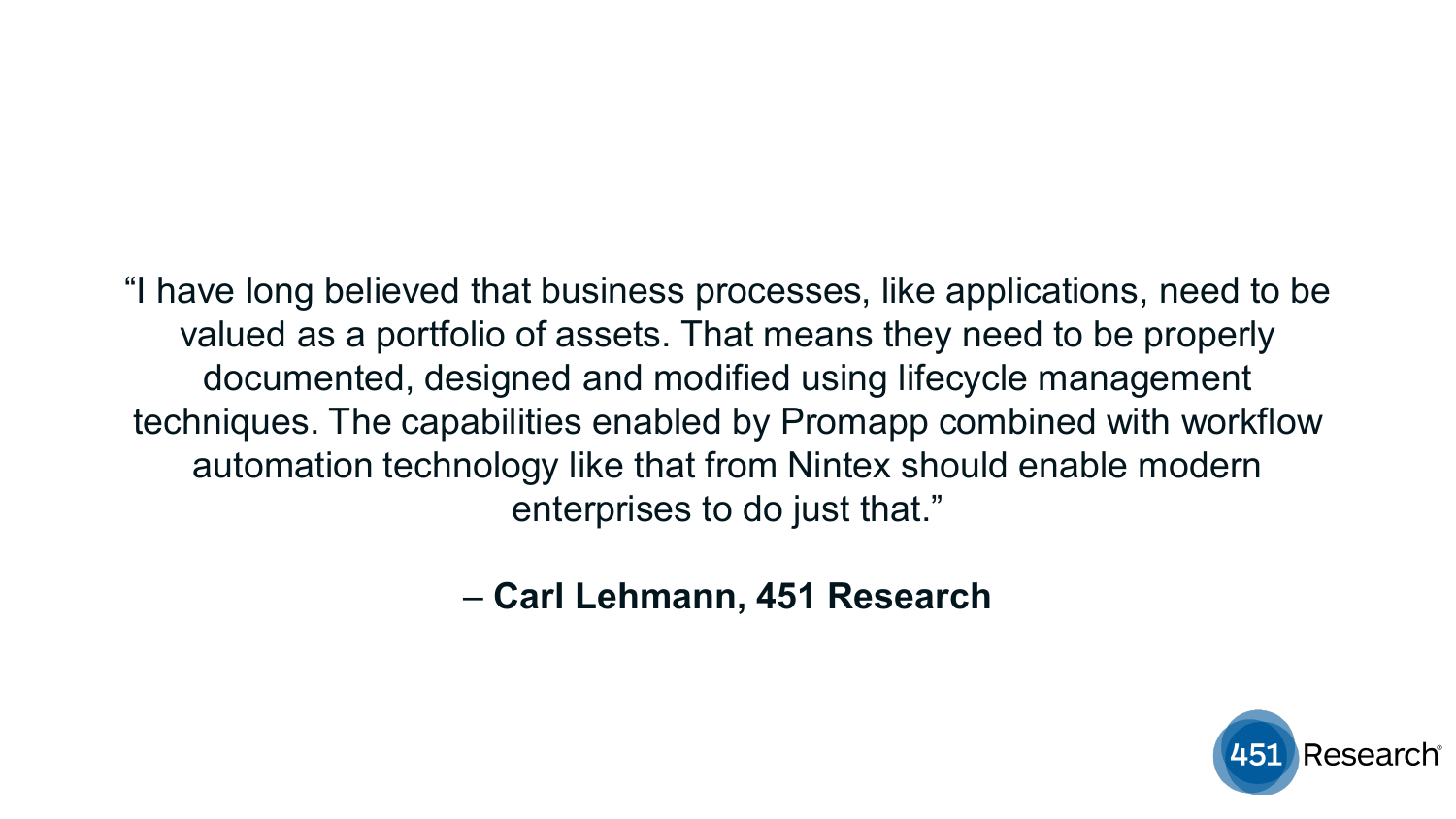"The two vendor's technologies and market strategies are a perfect match… this appears to be one of the best consolidations I've seen in the eforms/workflow space in the last year."

> – **Dr. Joe Sweeney, Intelligent Business Research Services (IBRS)**

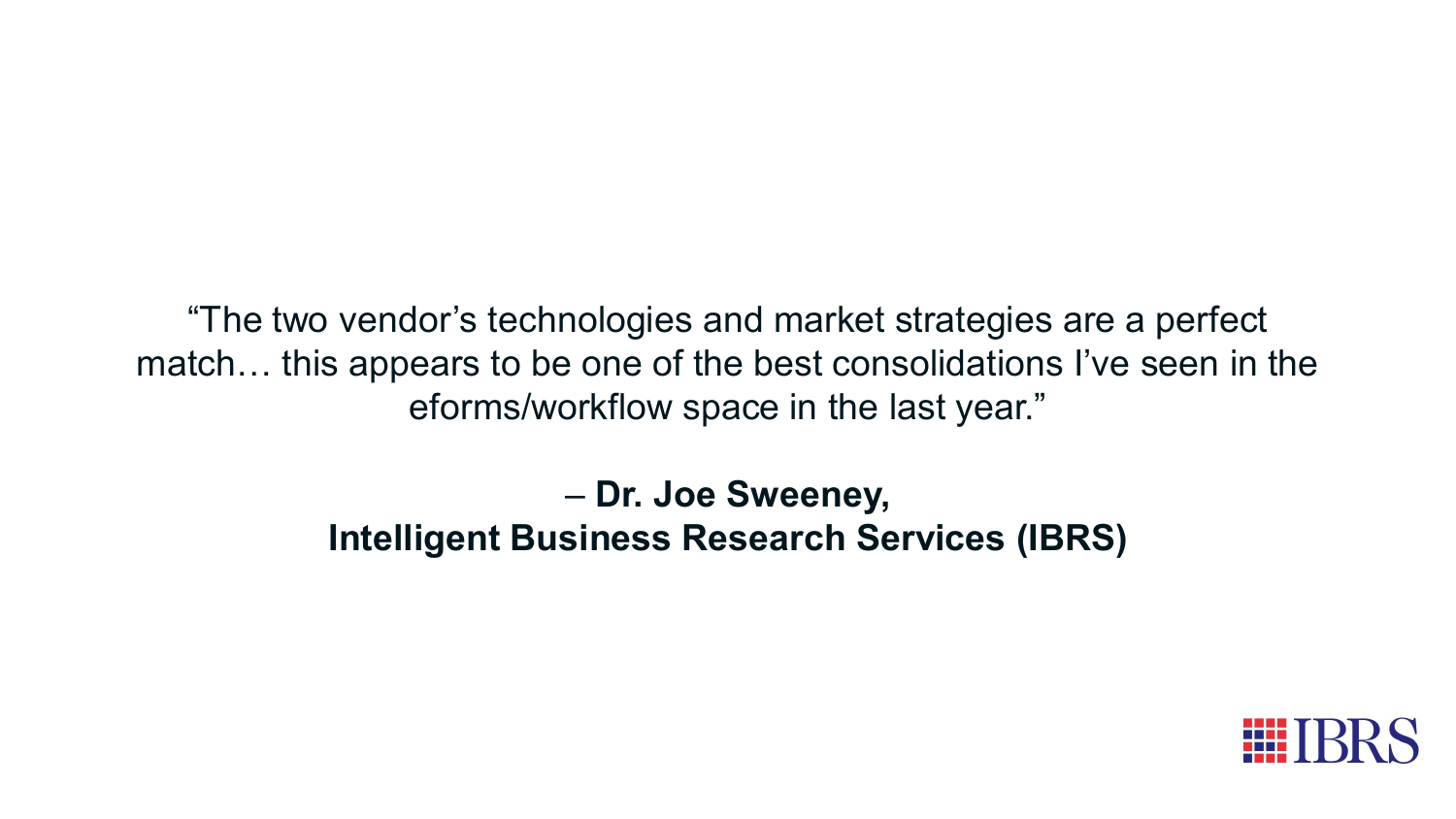

# What our customers **are saying…**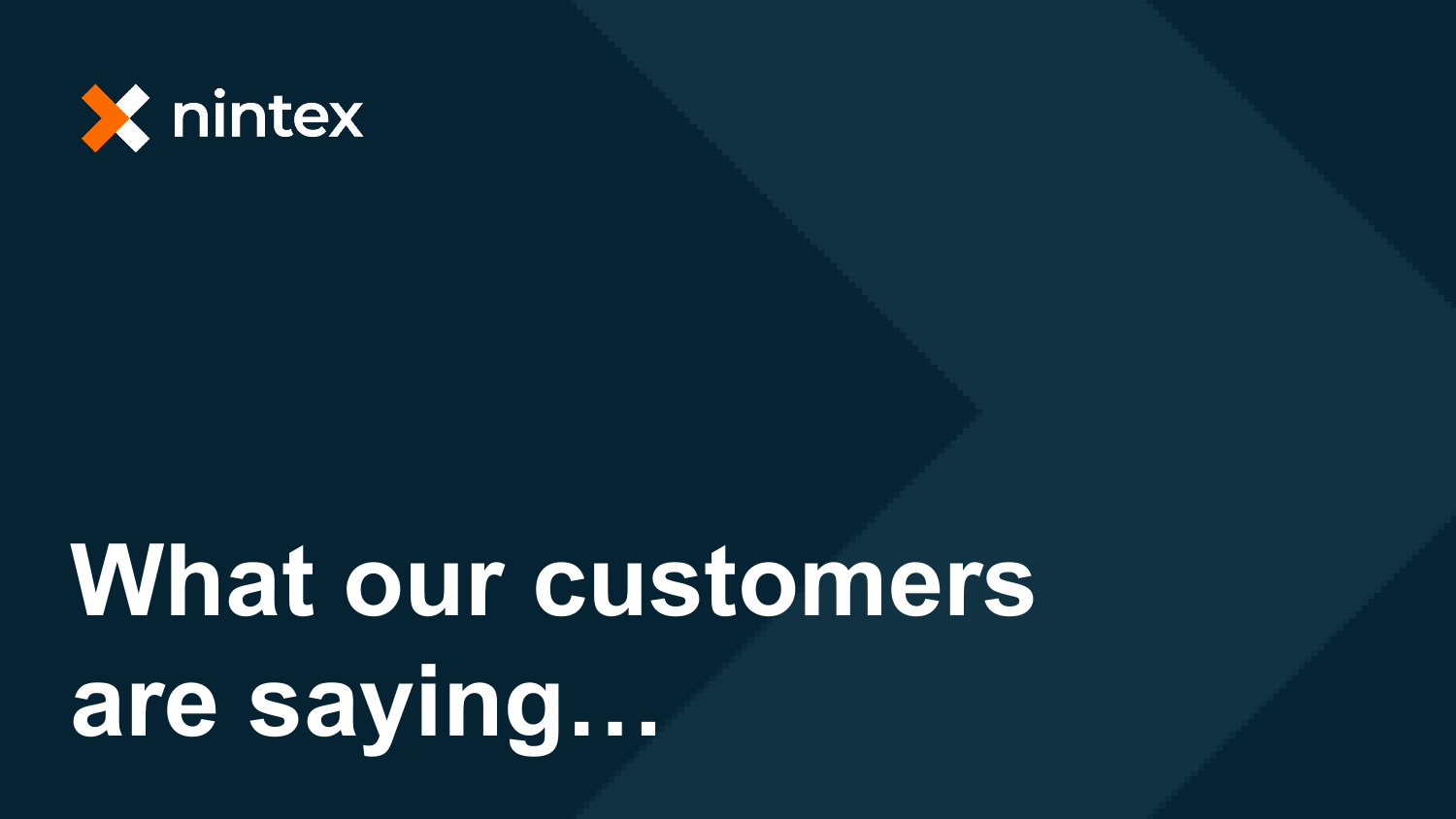"The power that Promapp combined with Nintex will bring is a process explosion that is potentially an industry game changer.

I am excited to see where it ends up, which will not only benefit me, but how our business operates and how I work!"

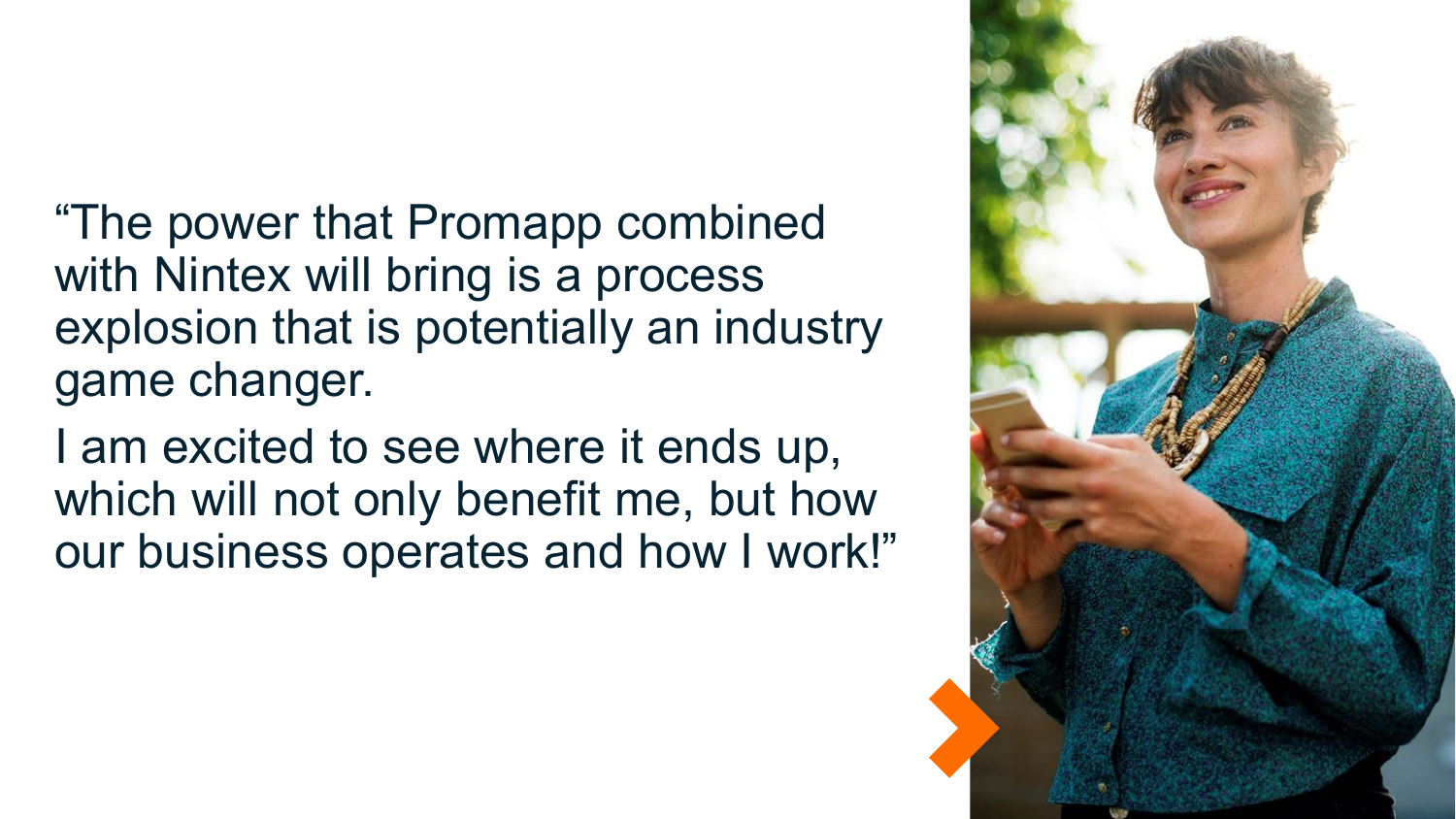"I'm not one to normally comment around acquisitions, but this one to me is a real game changer."